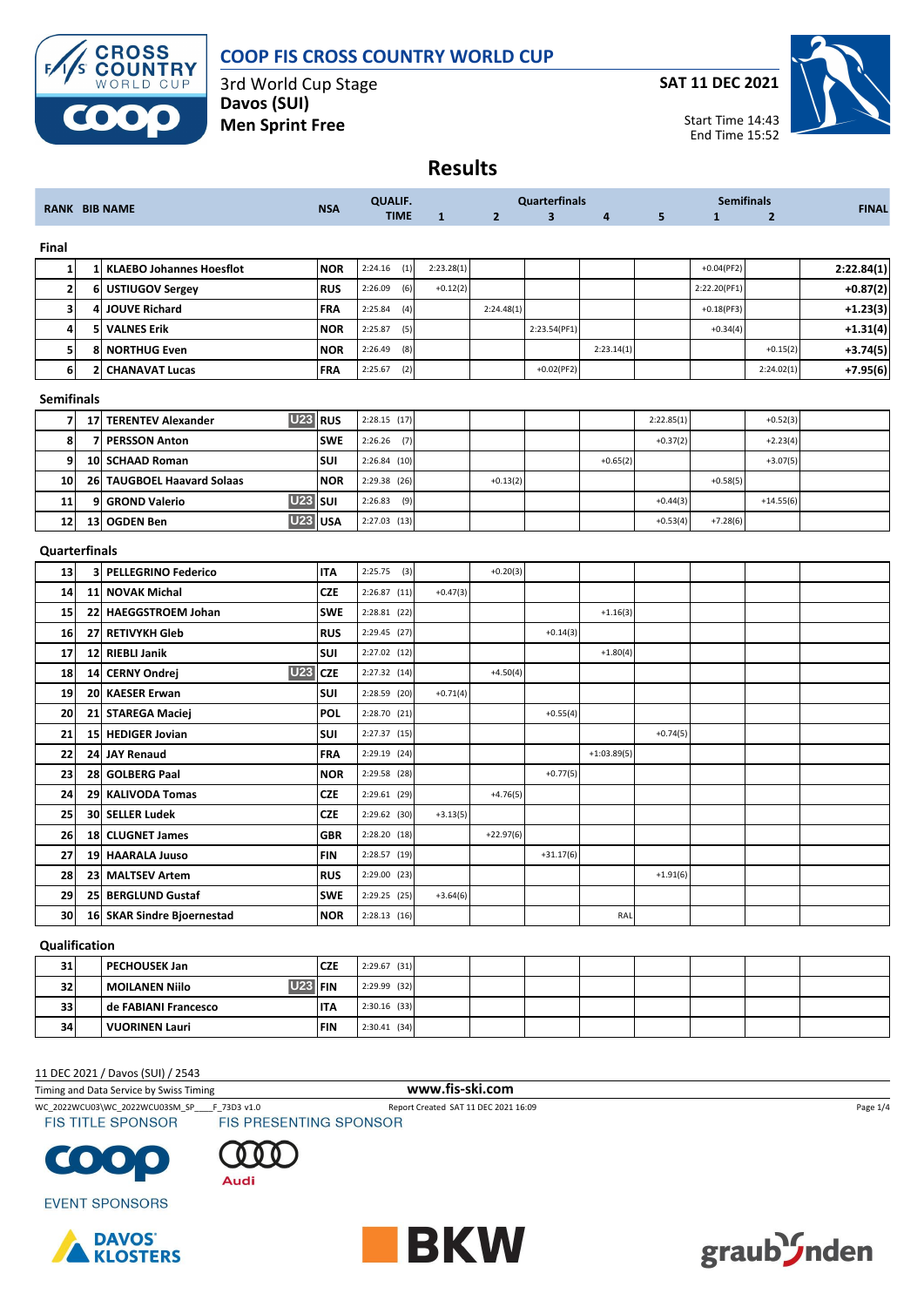# **COOP FIS CROSS COUNTRY WORLD CUP**



3rd World Cup Stage **Davos (SUI) Men Sprint Free**

**SAT 11 DEC 2021**



Start Time 14:43 End Time 15:52

## **Results**

|    |                                             |            | <b>QUALIF.</b> |              |              | <b>Quarterfinals</b>    |          |                |              | <b>Semifinals</b> |              |
|----|---------------------------------------------|------------|----------------|--------------|--------------|-------------------------|----------|----------------|--------------|-------------------|--------------|
|    | <b>RANK BIB NAME</b>                        | <b>NSA</b> | <b>TIME</b>    | $\mathbf{1}$ | $\mathbf{2}$ | $\overline{\mathbf{3}}$ | $\sim$ 4 | 5 <sub>1</sub> | $\mathbf{1}$ | $\overline{2}$    | <b>FINAL</b> |
| 35 | <b>VORANAU Aliaksandr</b>                   | <b>BLR</b> | 2:30.48 (35)   |              |              |                         |          |                |              |                   |              |
| 36 | <b>CYR Antoine</b>                          | CAN        | 2:30.59 (36)   |              |              |                         |          |                |              |                   |              |
| 37 | <b>SUHONEN Verneri</b>                      | <b>FIN</b> | 2:30.62 (37)   |              |              |                         |          |                |              |                   |              |
| 38 | YAKIMUSHKIN Ivan                            | <b>RUS</b> | 2:30.65 (38)   |              |              |                         |          |                |              |                   |              |
| 39 | <b>FURGER Roman</b>                         | SUI        | 2:30.69 (39)   |              |              |                         |          |                |              |                   |              |
| 40 | <b>HELLWEGER Michael</b>                    | <b>ITA</b> | 2:30.84(40)    |              |              |                         |          |                |              |                   |              |
| 41 | U23 USA<br><b>SCHOONMAKER James Clinton</b> |            | 2:30.89 (41)   |              |              |                         |          |                |              |                   |              |
| 42 | <b>CHAUTEMPS Arnaud</b>                     | FRA        | 2:31.02 (42)   |              |              |                         |          |                |              |                   |              |
| 43 | <b>WESTBERG Karl-Johan</b>                  | <b>SWE</b> | 2:31.06 (43)   |              |              |                         |          |                |              |                   |              |
| 44 | <b>HANNEMAN Logan</b>                       | <b>USA</b> | $2:31.15$ (44) |              |              |                         |          |                |              |                   |              |
| 45 | <b>RITCHIE Graham</b>                       | CAN        | $2:31.18$ (45) |              |              |                         |          |                |              |                   |              |
| 46 | <b>YOUNG Andrew</b>                         | <b>GBR</b> | 2:31.24 (46)   |              |              |                         |          |                |              |                   |              |
| 47 | <b>SIMENC Miha</b>                          | <b>SLO</b> | $2:31.54$ (47) |              |              |                         |          |                |              |                   |              |
| 48 | U23 RUS<br><b>FILIMONOV Denis</b>           |            | 2:31.66 (48)   |              |              |                         |          |                |              |                   |              |
| 49 | <b>MANCINI Tom</b>                          | <b>FRA</b> | 2:32.07 (49)   |              |              |                         |          |                |              |                   |              |
| 50 | <b>U23</b> USA<br><b>JAGER Luke</b>         |            | 2:32.09 (50)   |              |              |                         |          |                |              |                   |              |
| 51 | <b>BOLGER Kevin</b>                         | <b>USA</b> | $2:32.44$ (51) |              |              |                         |          |                |              |                   |              |
| 52 | U <sub>23</sub> FRA<br><b>SCHELY Theo</b>   |            | 2:32.50 (52)   |              |              |                         |          |                |              |                   |              |
| 53 | <b>MOCELLINI Simone</b>                     | <b>ITA</b> | $2:32.63$ (53) |              |              |                         |          |                |              |                   |              |
| 54 | <b>U23 ITA</b><br><b>TICCO Giovanni</b>     |            | 2:32.83 (54)   |              |              |                         |          |                |              |                   |              |
| 55 | <b>U23 EST</b><br><b>HIMMA Martin</b>       |            | 2:32.85 (55)   |              |              |                         |          |                |              |                   |              |
| 56 | <b>STEINER Cedric</b>                       | <b>SUI</b> | 2:32.89 (56)   |              |              |                         |          |                |              |                   |              |
| 57 | <b>BURY Kamil</b>                           | <b>POL</b> | 2:33.09 (57)   |              |              |                         |          |                |              |                   |              |
| 58 | <b>U23</b> SUI<br><b>FAEHNDRICH Cyril</b>   |            | 2:33.42 (58)   |              |              |                         |          |                |              |                   |              |
| 59 | <b>LARKOV Andrey</b>                        | <b>RUS</b> | 2:33.74 (59)   |              |              |                         |          |                |              |                   |              |
| 60 | <b>U23 ESP</b><br><b>PUEYO Jaume</b>        |            | 2:33.79 (60)   |              |              |                         |          |                |              |                   |              |
| 61 | <b>KORGE Kaarel Kasper</b>                  | <b>EST</b> | 2:34.02 (61)   |              |              |                         |          |                |              |                   |              |
| 62 | <b>U23</b> SLO<br><b>CRV Vili</b>           |            | 2:34.07 (62)   |              |              |                         |          |                |              |                   |              |
| 63 | <b>U23 ITA</b><br><b>MANZONI Francesco</b>  |            | 2:34.28 (63)   |              |              |                         |          |                |              |                   |              |
| 64 | <b>SVENSSON Oskar</b>                       | <b>SWE</b> | 2:34.49 (64)   |              |              |                         |          |                |              |                   |              |
| 65 | <b>U23</b> USA<br><b>SCHUMACHER Gus</b>     |            | 2:34.64(65)    |              |              |                         |          |                |              |                   |              |
| 66 | <b>COLOGNA Dario</b>                        | SUI        | 2:34.82 (66)   |              |              |                         |          |                |              |                   |              |
| 67 | <b>KOLL Kristjan</b>                        | <b>EST</b> | 2:35.13(67)    |              |              |                         |          |                |              |                   |              |
| 68 | <b>MOSER Benjamin</b>                       | <b>AUT</b> | 2:35.26 (68)   |              |              |                         |          |                |              |                   |              |
| 69 | <b>MATOSSI Livio</b>                        | <b>SUI</b> | 2:35.48 (69)   |              |              |                         |          |                |              |                   |              |
| 70 | <b>KILP Marko</b>                           | <b>EST</b> | 2:35.49 (70)   |              |              |                         |          |                |              |                   |              |
| 71 | <b>U23 BLR</b><br><b>SHPUNTAU Yahor</b>     |            | 2:35.76 (71)   |              |              |                         |          |                |              |                   |              |
| 72 | <b>PFAEFFLI Gian Flurin</b>                 | SUI        | $2:36.13$ (72) |              |              |                         |          |                |              |                   |              |
| 73 | <b>ERSSON George</b>                        | U23 SWE    | 2:36.97 (73)   |              |              |                         |          |                |              |                   |              |
| 74 | <b>U23 AUT</b><br><b>VERMEULEN Mika</b>     |            | $2:37.13$ (74) |              |              |                         |          |                |              |                   |              |

11 DEC 2021 / Davos (SUI) / 2543

Timing and Data Service by Swiss Timing **www.fis-ski.com**

WC\_2022WCU03\WC\_2022WCU03SM\_SP\_\_\_F\_73D3 v1.0 Report Created SAT 11 DEC 2021 16:09 Page 2/4 Page 2/4<br>
FIS TITLE SPONSOR FIS PRESENTING SPONSOR





**EVENT SPONSORS** 





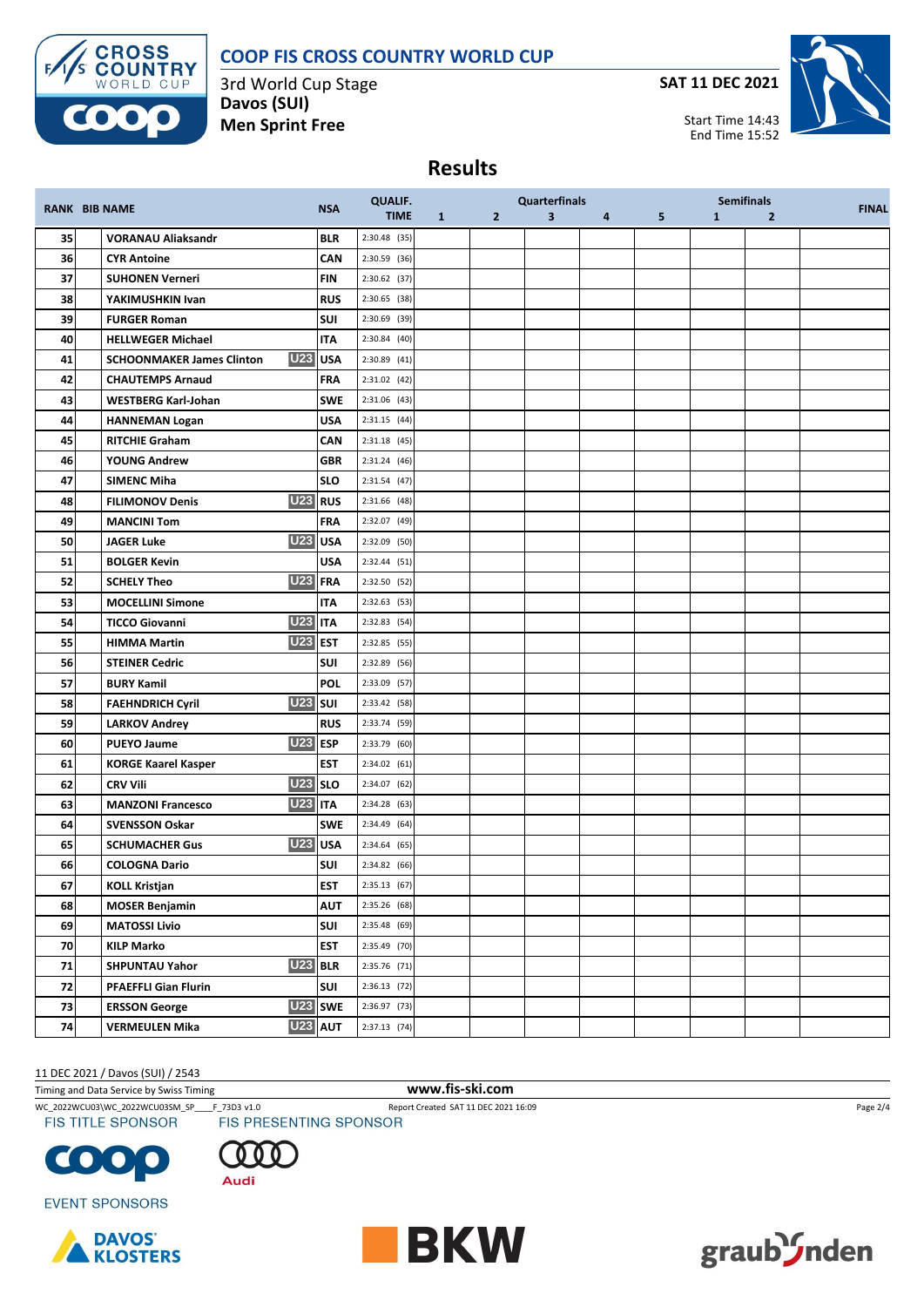## **COOP FIS CROSS COUNTRY WORLD CUP**



3rd World Cup Stage **Davos (SUI) Men Sprint Free**

**SAT 11 DEC 2021**



Start Time 14:43 End Time 15:52

#### **Results**

|     | <b>RANK BIB NAME</b>                                |            | <b>QUALIF.</b> |              | <b>Quarterfinals</b> |   |   | <b>Semifinals</b> |              |                | <b>FINAL</b> |
|-----|-----------------------------------------------------|------------|----------------|--------------|----------------------|---|---|-------------------|--------------|----------------|--------------|
|     |                                                     | <b>NSA</b> | <b>TIME</b>    | $\mathbf{1}$ | $\mathbf{2}$         | 3 | 4 | 5                 | $\mathbf{1}$ | $\overline{2}$ |              |
| 75  | U23 FRA<br><b>COUPAT Sabin</b>                      |            | 2:37.46 (75)   |              |                      |   |   |                   |              |                |              |
| 76  | <b>U23</b><br><b>VIGANTS Raimo</b>                  | <b>LAT</b> | 2:37.83 (76)   |              |                      |   |   |                   |              |                |              |
| 77  | <b>BING Thomas</b>                                  | <b>GER</b> | 2:37.97 (77)   |              |                      |   |   |                   |              |                |              |
| 78  | <b>ALEV Alvar Johannes</b>                          | <b>EST</b> | 2:38.46 (78)   |              |                      |   |   |                   |              |                |              |
| 79  | PEREKHODA Ruslan                                    | <b>UKR</b> | 2:38.54 (79)   |              |                      |   |   |                   |              |                |              |
| 80  | <b>U23 BEL</b><br><b>SEROT Titouan</b>              |            | $2:38.64$ (80) |              |                      |   |   |                   |              |                |              |
| 81  | <b>U23</b> SUI<br><b>GULER Florian</b>              |            | 2:38.96 (81)   |              |                      |   |   |                   |              |                |              |
| 82  | <b>BELLINGHAM Phillip</b>                           | <b>AUS</b> | 2:39.14 (82)   |              |                      |   |   |                   |              |                |              |
| 83  | <b>U23</b><br><b>VIK Lars Young</b>                 | <b>AUS</b> | 2:39.19 (83)   |              |                      |   |   |                   |              |                |              |
| 84  | <b>DEYANOV Simeon</b>                               | <b>BUL</b> | 2:39.72 (84)   |              |                      |   |   |                   |              |                |              |
| 85  | <b>LAMPIC Janez</b>                                 | <b>SLO</b> | 2:39.73 (85)   |              |                      |   |   |                   |              |                |              |
| 86  | <b>POPA Raul Mihai</b>                              | <b>ROU</b> | 2:39.87 (86)   |              |                      |   |   |                   |              |                |              |
| 87  | <b>BIKSE Indulis</b>                                | <b>LAT</b> | 2:39.89 (87)   |              |                      |   |   |                   |              |                |              |
| 88  | <b>VAICIULIS Modestas</b>                           | <b>LTU</b> | 2:39.90 (88)   |              |                      |   |   |                   |              |                |              |
| 89  | <b>KRASOVSKYI Oleksii</b>                           | <b>UKR</b> | 2:40.29 (89)   |              |                      |   |   |                   |              |                |              |
| 90  | <b>U23</b><br><b>ERIC Strahinja</b>                 | <b>BIH</b> | 2:40.43 (90)   |              |                      |   |   |                   |              |                |              |
| 91  | <b>PEPENE Paul Constantin</b>                       | <b>ROU</b> | 2:40.75 (91)   |              |                      |   |   |                   |              |                |              |
| 92  | <b>KLIMIN Olzhas</b>                                | <b>KAZ</b> | 2:41.41 (92)   |              |                      |   |   |                   |              |                |              |
| 93  | de CAMPO Seve                                       | <b>AUS</b> | 2:42.24 (93)   |              |                      |   |   |                   |              |                |              |
| 94  | <b>KOVALYOV Vladislav</b>                           | <b>KAZ</b> | 2:43.24 (94)   |              |                      |   |   |                   |              |                |              |
| 95  | <b>DRAHUN Dmytro</b>                                | <b>UKR</b> | 2:43.28 (95)   |              |                      |   |   |                   |              |                |              |
| 96  | U23 ARG<br><b>DAL FARRA Franco</b>                  |            | 2:44.40 (96)   |              |                      |   |   |                   |              |                |              |
| 97  | <b>HOGIU Petrica</b>                                | <b>ROU</b> | 2:45.46 (97)   |              |                      |   |   |                   |              |                |              |
| 98  | U <sub>23</sub> AUS<br><b>WALKER-BROOSE Bentley</b> |            | 2:45.50 (98)   |              |                      |   |   |                   |              |                |              |
| 99  | <b>STROLIA Tautvydas</b>                            | <b>LTU</b> | 2:45.51 (99)   |              |                      |   |   |                   |              |                |              |
| 100 | <b>CHANLOUNG Mark</b>                               | <b>THA</b> | 2:46.41(100)   |              |                      |   |   |                   |              |                |              |
| 101 | <b>BATMUNKH Achbadrakh</b>                          | <b>MGL</b> | 2:46.93 (101)  |              |                      |   |   |                   |              |                |              |
| 102 | <b>U23</b><br><b>PESHKOV Daniel</b>                 | <b>BUL</b> | 2:48.55 (102)  |              |                      |   |   |                   |              |                |              |
| 103 | <b>U23 BIH</b><br><b>COLIC Milos</b>                |            | 2:49.71 (103)  |              |                      |   |   |                   |              |                |              |
| 104 | <b>JADA Stavre</b>                                  | <b>MKD</b> | 2:52.40 (104)  |              |                      |   |   |                   |              |                |              |
| 105 | <b>HIESTAND Steve</b>                               | <b>BRA</b> | 2:54.92 (105)  |              |                      |   |   |                   |              |                |              |
| 106 | <b>MILOSAVLJEVIC Milos</b>                          | <b>SRB</b> | 2:54.98 (106)  |              |                      |   |   |                   |              |                |              |
| 107 | <b>BUKI Adam</b>                                    | <b>HUN</b> | 2:57.63 (107)  |              |                      |   |   |                   |              |                |              |
| 108 | <b>FERNANDEZ Yonathan Jesus</b>                     | <b>CHI</b> | 2:58.47 (108)  |              |                      |   |   |                   |              |                |              |

| <b>Rank As</b><br><b>S Last (RAL)</b>       |            |                      |  |  |  |  |  |  |  |
|---------------------------------------------|------------|----------------------|--|--|--|--|--|--|--|
| <b>SKAR Sindre Bioernestad</b><br><b>16</b> | <b>NOR</b> | <b>Quarterfinals</b> |  |  |  |  |  |  |  |
|                                             |            |                      |  |  |  |  |  |  |  |

**Did Not Start (DNS)**

**BOLSHUNOV Alexander RUS** Qualification

11 DEC 2021 / Davos (SUI) / 2543

Timing and Data Service by Swiss Timing **www.fis-ski.com**

WC\_2022WCU03\WC\_2022WCU03SM\_SP\_\_\_F\_73D3 v1.0 Report Created SAT 11 DEC 2021 16:09 Page 3/4 Page 3/4<br>
FIS TITLE SPONSOR FIS PRESENTING SPONSOR





**EVENT SPONSORS**